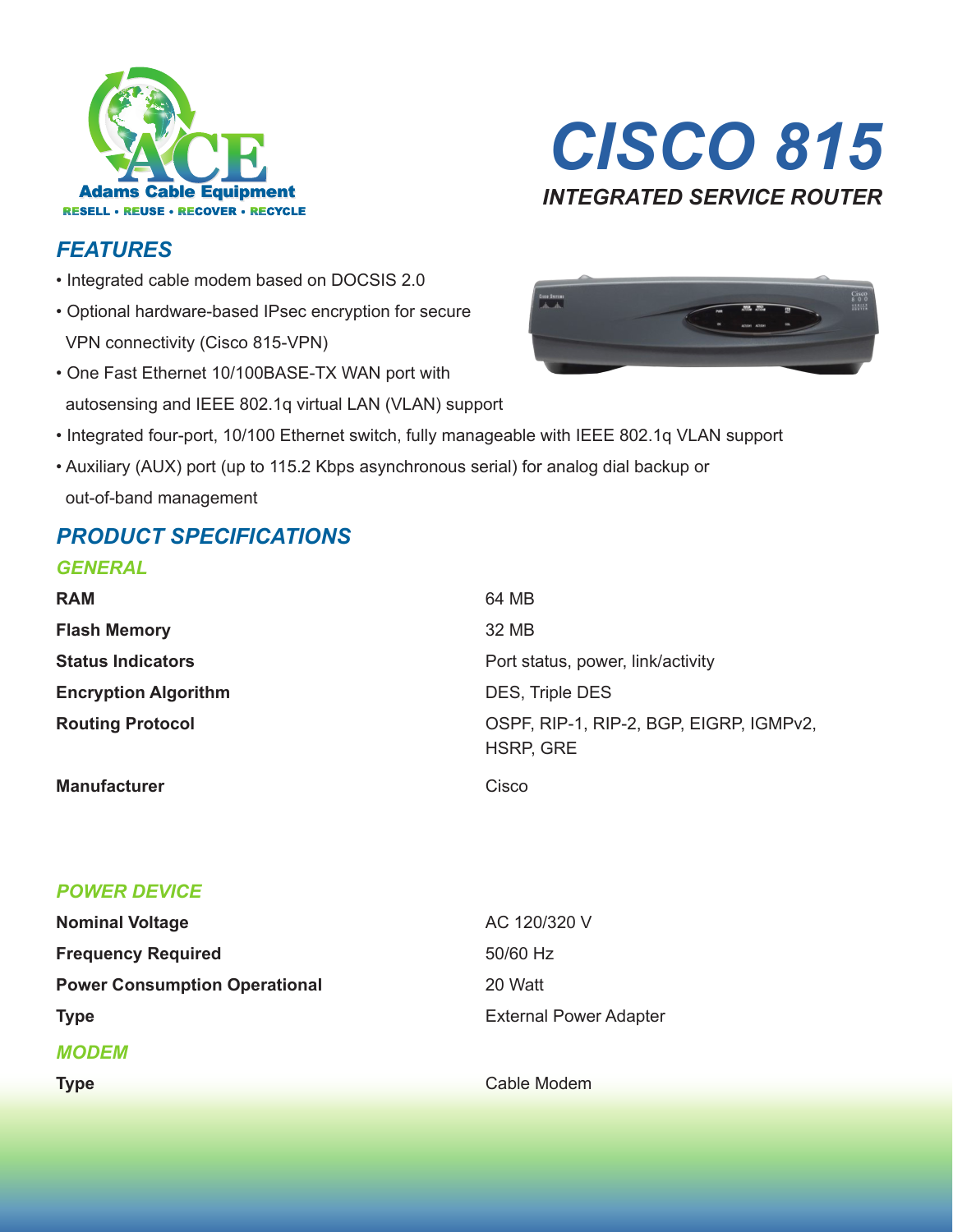



# **PRODUCT SPECIFICATIONS**

#### **NETWORKING**

| <b>Form Factor</b>                    | Desktop                                                                                                                                                                                                                            |
|---------------------------------------|------------------------------------------------------------------------------------------------------------------------------------------------------------------------------------------------------------------------------------|
| <b>Type</b>                           | Router                                                                                                                                                                                                                             |
| <b>Connectivity Technology</b>        | Wired                                                                                                                                                                                                                              |
| <b>Data Link Protocol</b>             | Ethernet, Fast Ethernet                                                                                                                                                                                                            |
| <b>Network / Transport Protocol</b>   | IPSec, L2TP                                                                                                                                                                                                                        |
| <b>Features</b>                       | DHCP support, Intrusion Prevention System (IPS),<br>MPLS support, NAT support, PAT support, URL<br>filtering, VLAN support, VPN support,<br>auto-negotiation, auto-sensing per device,<br>firewall protection, hardware encryption |
| <b>Compliant Standards</b>            | <b>IEEE 802.1Q</b>                                                                                                                                                                                                                 |
| <b>Routing Protocol</b>               | BGP, EIGRP, GRE, HSRP, IGMPv2, OSPF,<br><b>RIP-1, RIP-2</b>                                                                                                                                                                        |
| <b>Switching Protocol</b>             | Ethernet                                                                                                                                                                                                                           |
| <b>Remote Management Protocol</b>     | HTTP, SNMP 3, Telnet                                                                                                                                                                                                               |
| <b>MISCELLANEOUS</b>                  |                                                                                                                                                                                                                                    |
| <b>Encryption Algorithm</b>           | DES, Triple DES                                                                                                                                                                                                                    |
| <b>INTERFACE PROVIDED</b>             |                                                                                                                                                                                                                                    |
| <b>Type</b>                           | Management, Modem, Network, Serial                                                                                                                                                                                                 |
| <b>Interface</b>                      | Ethernet 10 Base-T / 100 Base-TX, HFC,                                                                                                                                                                                             |
|                                       | Auxilary, Console                                                                                                                                                                                                                  |
| Quantity                              | 1, 4                                                                                                                                                                                                                               |
| <b>Connector Type</b>                 | F connector, RJ-45                                                                                                                                                                                                                 |
| WAN / DMZ                             | <b>WAN</b>                                                                                                                                                                                                                         |
| <b>RAM</b>                            |                                                                                                                                                                                                                                    |
| <b>Installed Size</b>                 | 64 MB                                                                                                                                                                                                                              |
| <b>SOFTWARE / SYSTEM REQUIREMENTS</b> |                                                                                                                                                                                                                                    |
| <b>Type</b>                           | <b>Cisco IOS</b>                                                                                                                                                                                                                   |
|                                       |                                                                                                                                                                                                                                    |